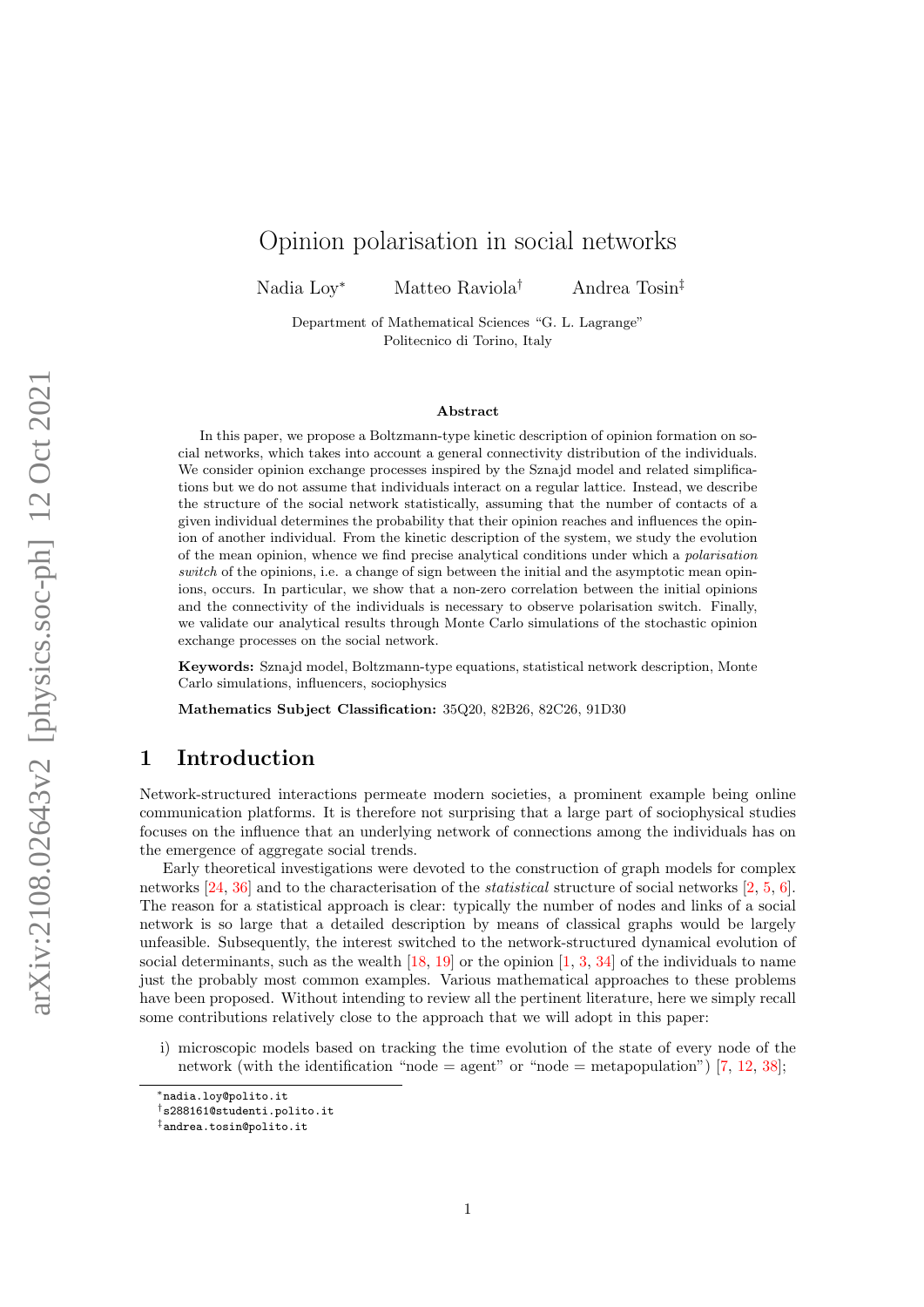- ii) mesoscopic models which incorporate a statistical description of the connectivity of the individuals to describe the time evolution of the distribution function of the social traits of interest [\[3,](#page-13-4) [34\]](#page-15-1);
- iii) mesoscopic models, and corresponding macroscopic limits, in which the individuals are labelled by a variable discriminating their mutual interactions, which reproduces a (weighted) graph [\[10,](#page-13-6) [21,](#page-14-4) [22\]](#page-14-5).

In this paper, we are interested in opinion dynamics on social networks. A powerful mathematical paradigm that has emerged in the last twenty years to address opinion formation problems is inspired by statistical mechanics and consists in a revisitation of the methods of the collisional kinetic theory applied to interacting multi-agent systems [\[26,](#page-14-6) [33\]](#page-15-3). Kinetic equations allow one to investigate rigorously the emergence of complex aggregate features, such as the opinion distribution in a human society, starting from simple heuristic descriptions of the individual interactions. However, most kinetic models of opinion formation do not consider networked interactions. They assume instead that every individual can affect the opinion of every other individual, at least within a certain opinion distance (*bounded confidence*, cf. [\[16\]](#page-14-7)). Instead, here we want to include the effect of the connectivity of the users of a social network on the opinion formation process, so as to investigate the impact that the distribution of contacts has on the persuasiveness and penetration of the opinions on the social network. In particular, we will opt for a statistical description of the connectivity, which can be quite naturally embedded in a kinetic framework. At the same time, in order to make the problem amenable to analytical investigations, we will simplify the opinion exchange setting, which usually assumes that the opinion is a continuous variable ranging in some bounded interval, such as e.g.,  $[-1, 1]$ , cf. [\[4,](#page-13-7) [9,](#page-13-8) [33\]](#page-15-3). Taking inspiration from the Sznajd model [\[30,](#page-14-8) [31\]](#page-14-9), we will consider only the two opposite opinions  $\pm 1$ , which are conceptually analogous to the atom spins of the celebrated Ising model for the magnetisation of the matter [\[17\]](#page-14-10).

We will investigate the appearance of what we call a *polarisation switch* in the opinion distribution on the social network. By polarisation switch we mean, in particular, that the asymptotic mean opinion emerging in the long run has opposite sign with respect to the initial mean opinion, implying that most individuals switch to opposite sentiments over time. We stress that a polarisation switch is different from a phase transition, which refers instead to a transition from disordered to ordered (or vice versa) opinion distributions over time without the possibility for the mean opinion to change sign. Concerning this, we mention that several investigations of the phase transition in the Sznajd model may be found in the literature, cf. e.g., [\[11,](#page-14-11) [23,](#page-14-12) [27,](#page-14-13) [28,](#page-14-14) [32,](#page-15-4) [37\]](#page-15-5). Owing to the legacy of the Ising model, these works typically regard the network of individuals as either a complete graph or a regular lattice. Consequently, interactions follow a first-neighbour scheme and the geometrical dimension of the lattice plays a major role in determining the emergence of phase transitions. Nevertheless, social networks cannot be completely assimilated to lattices, because the latter are in general too regular and do not place enough emphasis on the possibly heterogeneous distribution of the connectivity meant as the number of contacts of the individuals. In this work, we conceive instead a quite general statistical description of the connectivity, which enters the opinion exchange process through the probability that the opinion of a certain user reaches and affects that of another user of the social network. Taking then advantage of the methods of the kinetic theory, we show that a generic connectivity distribution may allow for polarisation switch and we obtain precise analytical conditions under which the latter may occur. The conditions that we find are valid for every connectivity distribution, hence for every statistical characterisation of the social network.

In more detail, the paper is organised as follows. In Section [2](#page-2-0) we introduce the general kinetic approach to opinion formation on social networks, we detail two stochastic particle models at the basis of the opinion exchange schemes that we consider in the work and finally we give the corresponding kinetic descriptions in terms of Boltzmann-type equations. In Section [3](#page-4-0) we use the Boltzmann-type equations to investigate the emergence of polarisation switch in the two opinion exchange models previously introduced. In Section [4](#page-8-0) we draw further conclusions about the opinion formation processes on the social network. In particular, we determine explicitly the large-time opinion distributions and we explore the importance of the statistical correlation between opinion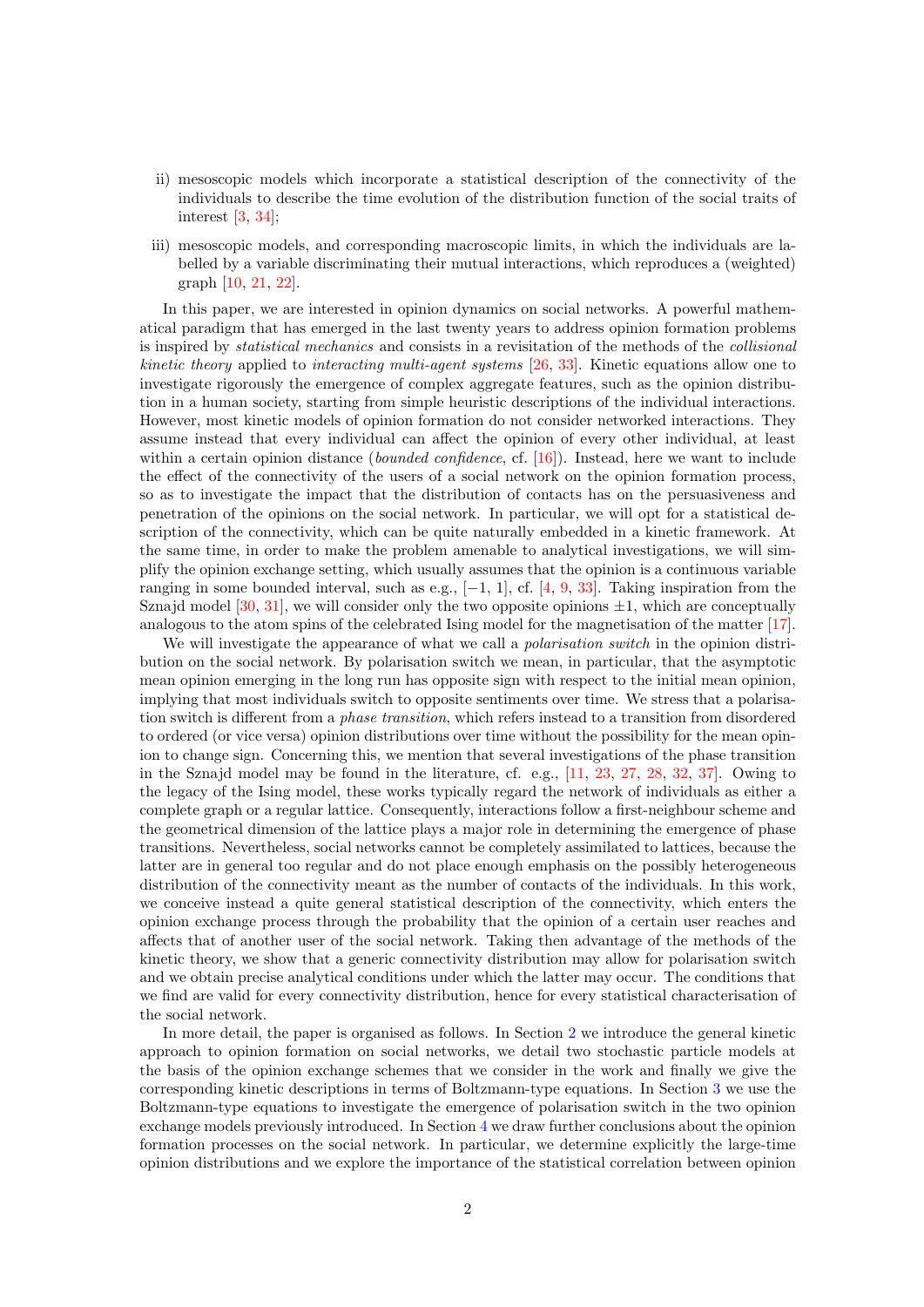and connectivity for the emergence of polarisation switch. In Section [5](#page-9-0) we simulate the original stochastic particle models via a Monte Carlo method and we compare the numerical results with the analytical predictions of the kinetic equations to validate our theoretical results. Finally, in Section [6](#page-11-0) we summarise the main results of the paper and we briefly sketch possible research developments.

## <span id="page-2-0"></span>2 Particle models and their Boltzmann-type descriptions

### <span id="page-2-2"></span>2.1 Preliminaries

We consider a social network with a large number of users. We describe the state of a generic user by their opinion-connectivity pair  $(w, c)$ , where  $w \in \{-1, 1\}$  is a discrete binary variable and  $c \in \mathbb{R}_+$  is a continuous non-negative one. The values  $w = \pm 1$  denote conventionally two opposite opinions in the same spirit as the Sznajd model  $[30, 31]$  $[30, 31]$ . The connectivity c is assumed to be a representative measure of the followers of a given individual, namely of the number of users who may be exposed to the opinion expressed by that individual. We consider this variable continuous in accordance with the reference literature on the connectivity distribution of social networks, see e.g., [\[5,](#page-13-1) [6,](#page-13-2) [13,](#page-14-15) [24,](#page-14-0) [36\]](#page-15-0).

Let  $f = f(w, c, t)$  be the kinetic distribution function of the pair  $(w, c)$  at time  $t \geq 0$ . Owing to the discreteness of  $w$ , we may represent it as

<span id="page-2-3"></span>
$$
f(w, c, t) = p(c, t)\delta(w - 1) + q(c, t)\delta(w + 1),
$$
\n(1)

where  $\delta(w-w_0)$  denotes the Dirac delta distribution centred at  $w = w_0$  and p,  $q \ge 0$  are coefficients which depend in general on c and t. Moreover, we assume  $p(\cdot, t), q(\cdot, t) \in L^1(\mathbb{R}_+)$  for all  $t \geq 0$ . Considering a constant-in-time number of users and connections of the social network, we may impose the normalisation condition

<span id="page-2-1"></span>
$$
\int_{\mathbb{R}_+} \int_{\{-1,1\}} f(w, c, t) \, dw \, dc = 1 \qquad \forall \, t \ge 0 \tag{2}
$$

and consequently think of f as the probability density of the pair  $(w, c)$ .

The opinion density is then given by the marginal

$$
h(w,t) := \int_{\mathbb{R}_+} f(w,c,t) \, dc = \hat{p}(t)\delta(w-1) + \hat{q}(t)\delta(w+1),
$$

where we have set

$$
\hat{p}(t) := \int_{\mathbb{R}_+} p(c, t) \, dc, \qquad \hat{q}(t) := \int_{\mathbb{R}_+} q(c, t) \, dc.
$$

Notice that  $\hat{p}(t)$ ,  $\hat{q}(t)$  are the probabilities that an individual expresses the opinion  $w = 1$  or  $w = -1$ , respectively, at time t. Consistently with  $(2)$ , it results

<span id="page-2-4"></span>
$$
\hat{p}(t) + \hat{q}(t) = 1, \qquad \forall \, t \ge 0. \tag{3}
$$

The connectivity density is instead given by the marginal

$$
g(c,t) := \int_{\{-1,1\}} f(w,c,t) \, dw = p(c,t) + q(c,t).
$$

We assume that the number of followers of a generic individual possibly varies in time more slowly than their opinion, so that the marginal distribution  $g$  may be well considered constant in time:  $g(c, t) = g(c)$  for all  $t \geq 0$ . Consequently, the sum  $p(c, t) + q(c, t)$  is constant in t although the single terms  $p(c, t)$ ,  $q(c, t)$  may be not.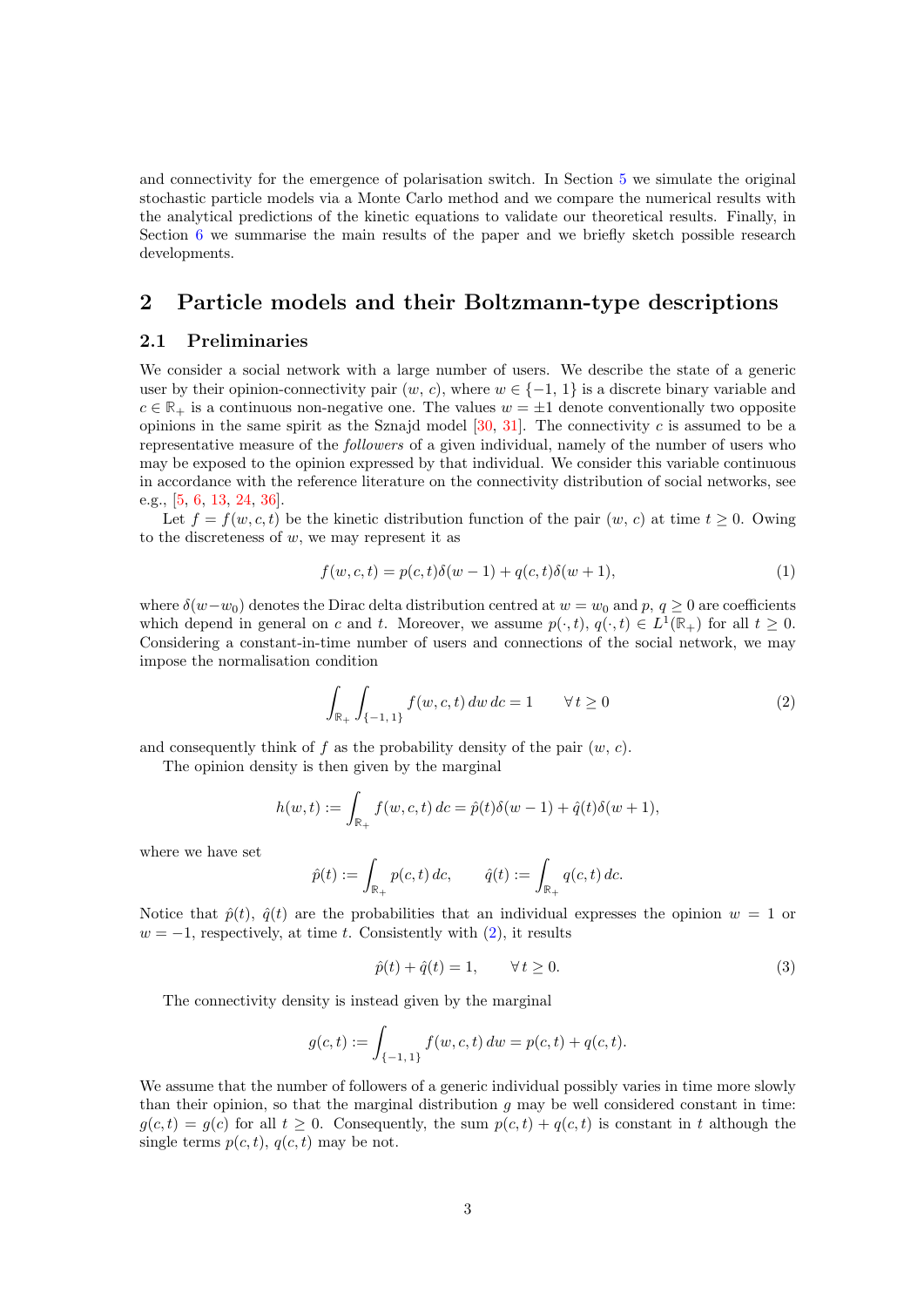#### 2.2 Particle models

We now describe two representative particle models of opinion exchange, which are at the basis of the kinetic equations satisfied by the distribution function  $f$  which we will subsequently analyse.

Let  $W_t \in \{-1, 1\}$  and  $C \in \mathbb{R}_+$  be two random variables, whose joint distribution at time t is  $f(w, c, t)$ . They represent the opinion and connectivity, respectively, of a generic user of the social network. Consistently with the discussion set forth at the end of Section [2.1,](#page-2-2) C is constant in time. Conversely,  $\{W_t, t \in [0, +\infty)\}\$ is the stochastic process of opinion formation of the given user.

Taking inspiration from the opinion exchange models presented in [\[28\]](#page-14-14), which are in turn revisitations of the Sznajd model [\[30\]](#page-14-8), see also [\[29\]](#page-14-16), we consider the following interaction schemes:

i) The **two-against-one** model, which assumes *ternary* interactions in which the third individual takes the opinion of the first two ones if the latter have the same opinion; otherwise, no interaction takes place. In formulas:

<span id="page-3-1"></span>
$$
\begin{cases} W_{t+\Delta t} = W_t \\ W_{t+\Delta t}^* = W_t^* \\ W_{t+\Delta t}^{**} = (1 - \Theta) W_t^{**} + \Theta W_t, \end{cases} \tag{4}
$$

where  $W_t^*, W_t^{**} \in \{-1, 1\}$  are the opinions of two further users of the social network and  $\Delta t > 0$  is the amplitude of the time interval in which the interaction may happen. Moreover,  $\Theta \in \{0, 1\}$  is a Bernoulli random variable discriminating whether the interaction takes place  $(\Theta = 1)$  or not  $(\Theta = 0)$ . We assume:

<span id="page-3-0"></span>
$$
\text{Prob}(\Theta = 1) := \mu \chi(W_t = W_t^*) C C^* \Delta t,\tag{5}
$$

where  $\mu > 0$  is a proportionality constant and  $\chi(\cdot)$  denotes the characteristic function of the event indicated in parenthesis. Hence, consistently with the discussion above, an interaction may take place only if  $W_t = W_t^*$ . In such a case, the probability that the third individual is reached by the common opinion of the first two individuals and gets convinced by them is proportional to the connectivities of the first two individuals and to the duration  $\Delta t$  of the interaction interval. Notice that, for consistency, in [\(5\)](#page-3-0) we need to assume

$$
\Delta t \leq \frac{1}{\mu \max{(CC^*)}},
$$

the maximum being taken over all individuals of the system.

ii) An **Ochrombel-type simplification** of  $(4)$ , cf.  $[25]$ , which assumes that a cluster of identical opinions (in our case, two identical opinions) is not necessary to convince a further individual. Instead, any individual is in principle able to convince another individual in a binary interaction, so that the particle model becomes:

<span id="page-3-3"></span><span id="page-3-2"></span>
$$
\begin{cases} W_{t+\Delta t} = W_t \\ W_{t+\Delta t}^* = (1-\Theta)W_t^* + \Theta W_t, \end{cases} \tag{6}
$$

where this time we set

$$
Prob(\Theta = 1) := \mu C \Delta t \tag{7}
$$

to reproduce the idea that the probability that the second individual is reached and convinced by the opinion of the first individual is proportional to the connectivity of the latter and to the duration of the interaction. For consistency we assume

$$
\Delta t \le \frac{1}{\mu \max C},
$$

the maximum being again taken over all individuals of the system.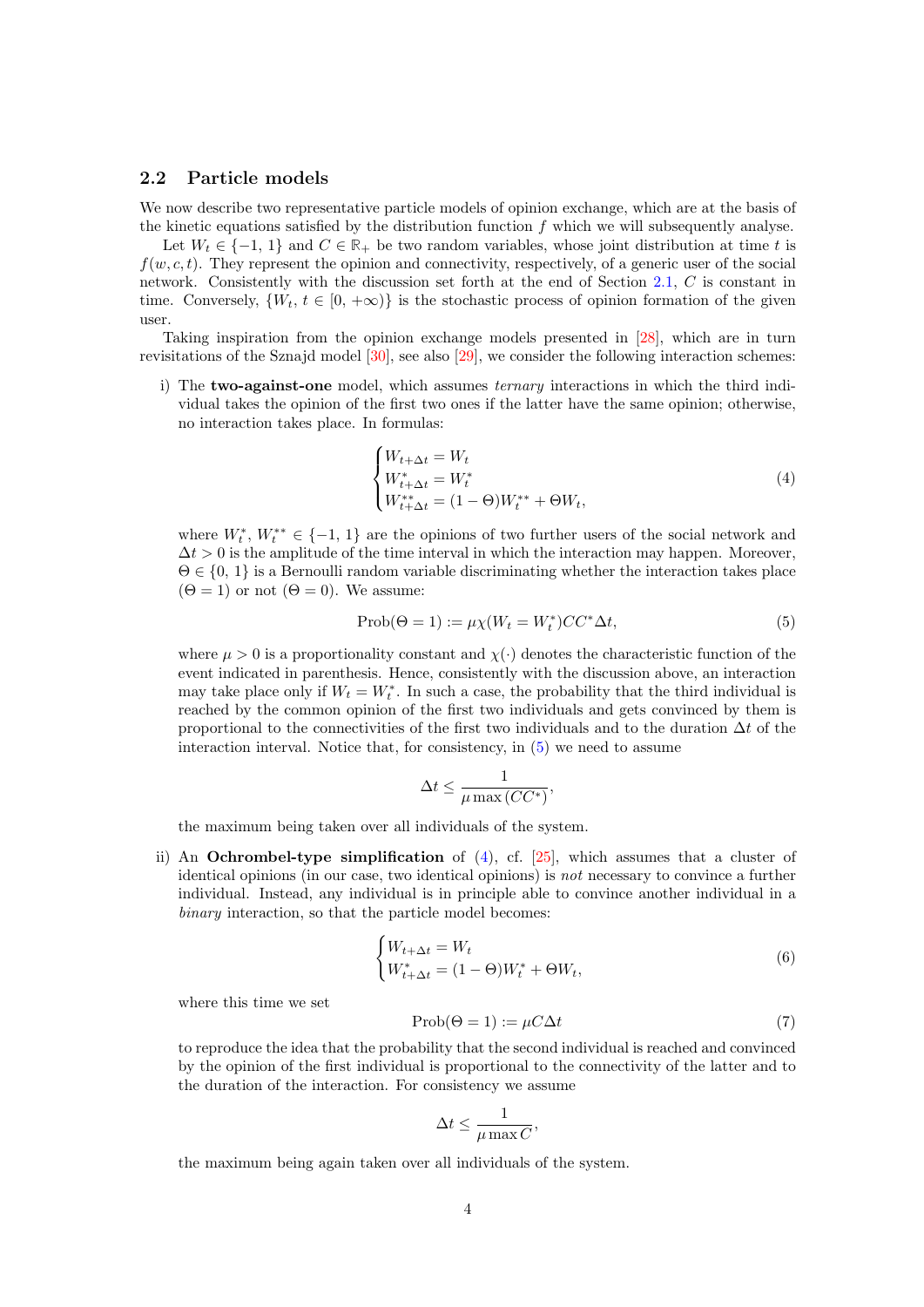#### 2.3 Boltzmann-type descriptions

Following standard procedures, see e.g., [\[26\]](#page-14-6) or [\[14,](#page-14-18) Appendix A], the discrete-in-time stochastic particle models [\(4\)](#page-3-1), [\(6\)](#page-3-2) may be given a continuous-in-time statistical description in the limit  $\Delta t \rightarrow 0^+$  in terms of Boltzmann-type "collisional" equations for the distribution function f.

The two-against-one model [\(4\)](#page-3-1) involves interactions among three individuals at a time, thus it requires a multiple-interaction kinetic equation, cf. [\[8,](#page-13-9) [35\]](#page-15-6). In this context "multiple" means "more than pairwise", interactions in pairs being the common standard in kinetic theory. In weak form, using an arbitrary *observable quantity* (test function)  $\phi = \phi(w, c) : \{-1, 1\} \times \mathbb{R}_+ \to \mathbb{R}$ , the multiple-interaction kinetic equation describing the evolution of  $f$  ruled by the particle model  $(4)$ reads

$$
\frac{d}{dt} \int_{\mathbb{R}_+} \int_{\{-1,1\}} \phi(w,c) f(w,c,t) \, dw \, dc
$$
\n
$$
= \frac{1}{3} \int_{\mathbb{R}_+^3} \int_{\{-1,1\}^3} B(w,c,w_*,c_*) \big(\phi(w,c_{**}) - \phi(w_{**},c_{**})\big) \times f(w,c,t) f(w_*,c_*,t) \, dw \, dw_* \, dw_{**} \, dc \, dc_* \, dc_*, \quad (8)
$$

where the *collision kernel*  $B$  is

<span id="page-4-1"></span>
$$
B(w, c, w_*, c_*) := \mu \chi(w = w_*) c c_*.
$$

This is the interaction frequency induced by the choice  $(5)$  of the law of  $\Theta$ . Notice that such a collision kernel confers on the kinetic equation  $(8)$  a non-Maxwellian character with cut-off, because B is non-constant and the term  $\chi(w = w_*)$  excludes the interactions with  $w \neq w_*$ .

The Ochrombel-type simplification [\(6\)](#page-3-2) features instead binary interactions, hence the corresponding equation for f resembles more closely the classical kinetic equations of statistical mechanics:

$$
\frac{d}{dt} \int_{\mathbb{R}_+} \int_{\{-1,1\}} \phi(w,c) f(w,c,t) \, dw \, dc
$$
\n
$$
= \frac{1}{2} \int_{\mathbb{R}_+^2} \int_{\{-1,1\}^2} B(c) \big(\phi(w,c_*) - \phi(w_*,c_*)\big) f(w,c,t) f(w_*,c_*,t) \, dw \, dw_* \, dc \, dc_*. \tag{9}
$$

In this case, the collision kernel is

<span id="page-4-3"></span>
$$
B(c) := \mu c,
$$

consistently with the interaction frequency induced by the choice [\(7\)](#page-3-3) of the law of Θ. This kernel is again non-Maxwellian, because it is non-constant, but without cut-off.

### <span id="page-4-0"></span>3 Conditions for polarisation switch

We say that the opinion formation process on the social network exhibits a *polarisation switch* if the initial mean opinion of the users and their asymptotic mean opinion, i.e. the mean opinion emerging in the long run in consequence of the interactions, have opposite sign. The mean opinion is defined as

<span id="page-4-2"></span>
$$
m_W(t) := \int_{\mathbb{R}_+} \int_{\{-1,1\}} w f(w, c, t) \, dw \, dc = \int_{\{-1,1\}} w h(w, t) \, dw = \hat{p}(t) - \hat{q}(t) \tag{10}
$$

and in this context plays the role of the magnetisation of the Ising model [\[17\]](#page-14-10), cf. also [\[28\]](#page-14-14). Denoting by  $m_W^0$  and  $m_W^{\infty}$  the initial and asymptotic mean opinions, respectively, the condition for polarisation switch may be expressed as

$$
m_W^0 m_W^{\infty} < 0.
$$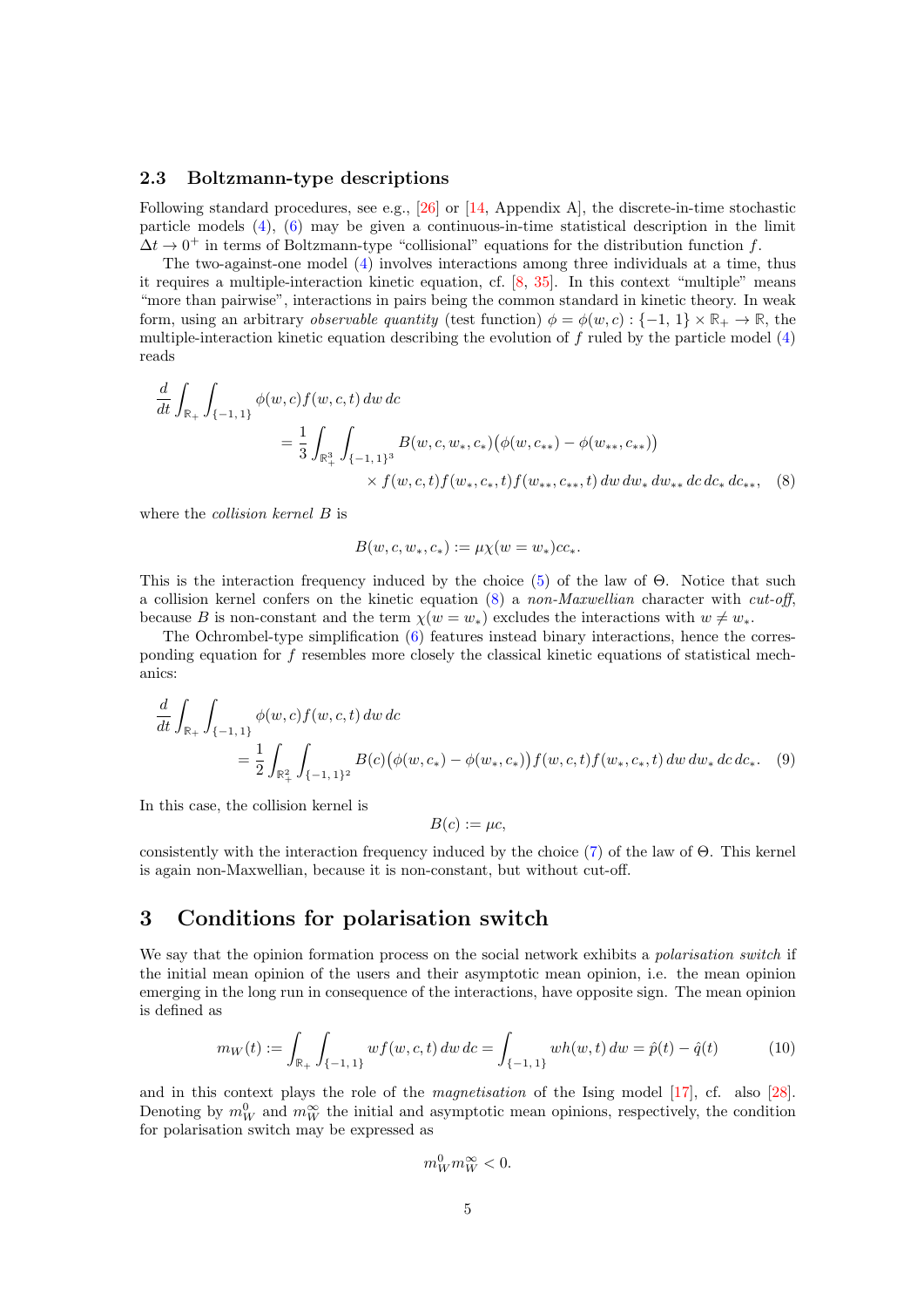Notice that, according to this definition, if  $m_W^0 = 0$  we cannot speak of polarisation switch regardless of  $m_W^{\infty}$ . Assuming therefore  $m_W^0 \neq 0$ , an equivalent condition for polarisation switch that we will use in the sequel is

<span id="page-5-2"></span>
$$
\frac{m_W^{\infty}}{m_W^0} < 0. \tag{11}
$$

In this section, we will establish precise conditions for polarisation switch to happen in terms of statistical features of the connectivity of the social network jointly with some aggregate characteristics of the initial distribution of the opinions.

#### <span id="page-5-3"></span>3.1 The two-against-one model

To study the time evolution of  $m_W$  towards  $m_W^{\infty}$  in model [\(4\)](#page-3-1) we choose  $\phi(w, c) = w$  in [\(8\)](#page-4-1) and we take advantage of the representation  $(1)$  of the distribution function f. After some computations we get:

$$
\dot{m}_W(t) = \frac{2}{3}\mu \left[ \left( \int_{\mathbb{R}_+} cp(c, t) \, dc \right)^2 \hat{q}(t) - \left( \int_{\mathbb{R}_+} cq(c, t) \, dc \right)^2 \hat{p}(t) \right].
$$

Next, from  $(3)$  and  $(10)$  we observe that

<span id="page-5-1"></span>
$$
\hat{p}(t) = \frac{1 + m_W(t)}{2}
$$
,  $\hat{q}(t) = \frac{1 - m_W(t)}{2}$ .

Moreover, by introducing the *product moment*  $m_{WC}$  defined as

$$
m_{WC}(t) := \int_{\mathbb{R}_+} \int_{\{-1, 1\}} wcf(w, c, t) \, dw \, dc = \int_{\mathbb{R}_+} cp(c, t) \, dc - \int_{\mathbb{R}_+} cq(c, t) \, dc \tag{12}
$$

and the mean connectivity

$$
m_C := \int_{\mathbb{R}_+} cg(c) \, dc = \int_{\mathbb{R}_+} cp(c, t) \, dc + \int_{\mathbb{R}_+} cq(c, t) \, dc
$$

we deduce

$$
\int_{\mathbb{R}_+} cp(c, t) \, dc = \frac{m_C + m_{WC}(t)}{2}, \qquad \int_{\mathbb{R}_+} cq(c, t) \, dc = \frac{m_C - m_{WC}(t)}{2},
$$

whence, after some algebraic manipulations, we rewrite the equation for  $m_W$  in the form

<span id="page-5-0"></span>
$$
\dot{m}_W = \frac{\mu}{6} \left[ 2m_C m_{WC} - \left( m_C^2 + m_{WC}^2 \right) m_W \right].
$$
 (13)

Notice that  $m<sub>C</sub>$  is constant in time, because so is the entire marginal distribution g of the connectivity, and may therefore be considered as known once the characteristics of the network are fixed. In particular, throughout the paper we will assume  $m_C > 0$ , for  $m_C = 0$  would imply  $g(c) = \delta(c)$ , i.e. no social connections at all. Conversely,  $m_{WC}$  is in general not constant, hence [\(13\)](#page-5-0) is not sufficient by itself to extract information on the large time trend of  $m_W$ .

<span id="page-5-4"></span>From [\(8\)](#page-4-1) we can study the evolution of  $m_{WC}$  by choosing  $\phi(w, c) = wc$ . This gives, after some computations,

$$
\dot{m}_{WC} = \frac{\mu}{6} \left( m_C^2 - m_{WC}^2 \right) m_{WC},\tag{14}
$$

which is a self-consistent equation for  $m_{WC}$ . Solving by separation of variables we find

$$
m_{WC}(t) = \frac{m_{WC}^0 m_{C} e^{\frac{\mu}{6} m_{C}^2 t}}{\sqrt{m_{C}^2 + (m_{WC}^0)^2 (e^{\frac{\mu}{3} m_{C}^2 t} - 1)}},
$$

where  $m_{WC}^0$  denotes the initial value of the product moment. From this representation formula we obtain in particular that: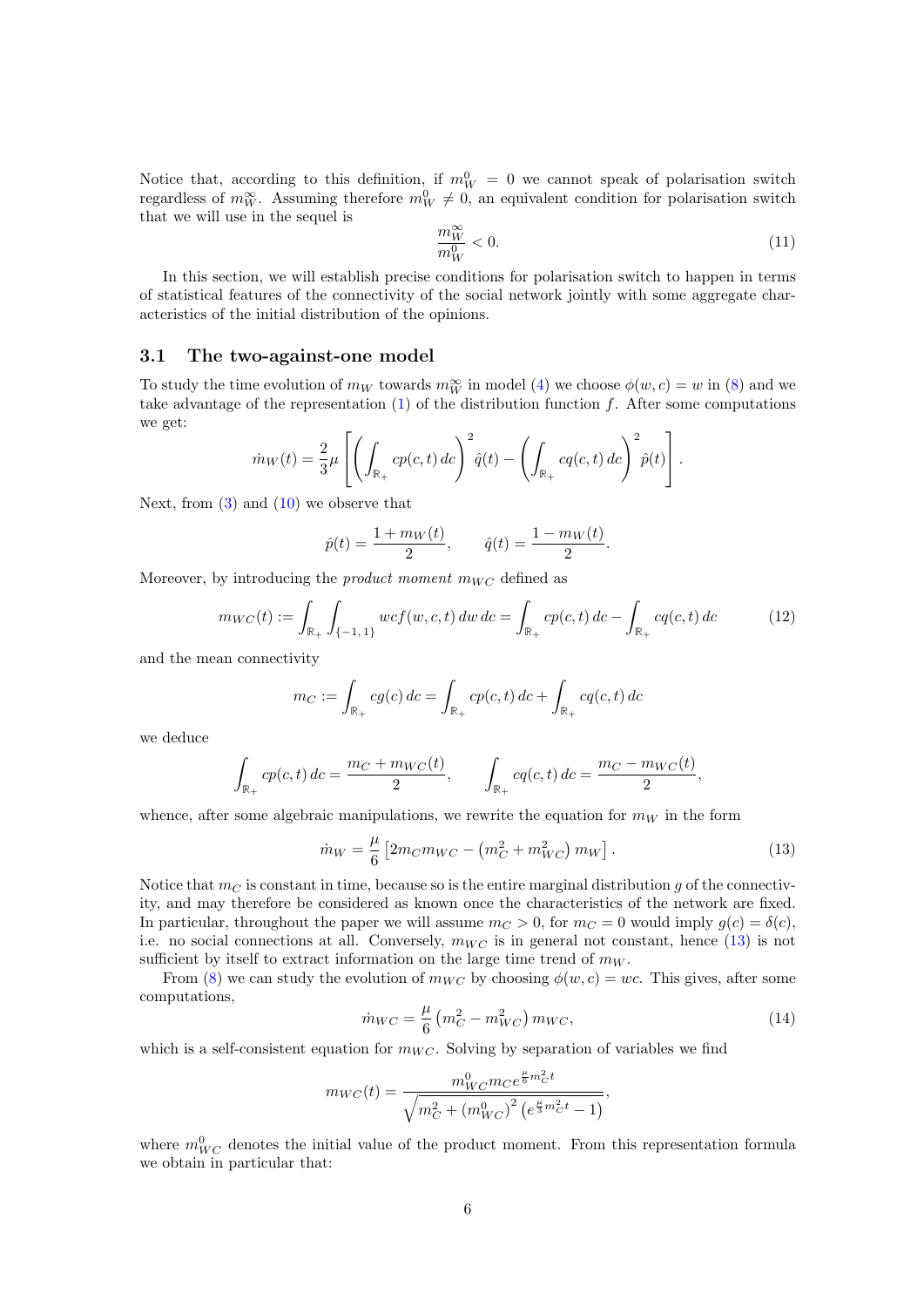- i)  $m_{WC}(t) \to m_{WC}^{\infty} := \text{sgn}(m_{WC}^0) m_C$  for  $t \to +\infty$ , thus  $m_{WC}$  reaches asymptotically the values  $\pm m_C$  depending on whether it is initially positive or negative. If instead  $m_{WC}^0 = 0$ then  $m_{WC}$  remains zero at all times;
- <span id="page-6-0"></span>ii) the convergence of  $m_{WC}(t)$  to  $m_{WC}^{\infty} = \text{sgn}(m_{WC}^0) m_C$  is exponentially fast in time, indeed:

$$
|m_{WC}(t) - m_{WC}^{\infty}| \le m_C \left| \frac{e^{\frac{\mu}{6}m_C^2 t}}{\sqrt{e^{\frac{\mu}{3}m_C^2 t} - 1}} - 1 \right| \sim \frac{m_C}{2} e^{-\frac{\mu}{3}m_C^2 t} \quad \text{for } t \to +\infty. \tag{15}
$$

These two facts allow us to infer from  $(13)$  the asymptotic trend of  $m_W$ . By rewriting [\(13\)](#page-5-0) as

$$
\dot{m}_W = \frac{\mu}{6} \left( m_C^2 + m_{WC}^2 \right) \left( \frac{2m_C m_{WC}}{m_C^2 + m_{WC}^2} - m_W \right),\,
$$

we observe that it is an ordinary differential equation of the form

$$
\dot{x} = a(t)(b(t) - x).
$$

It is known that if  $a(t)$  is such that  $\underline{a} \leq a(t) \leq \overline{a}$  for two constants  $\underline{a}$ ,  $\overline{a} > 0$  and if  $b(t)$  converges exponentially fast to a limit value  $b^{\infty}$  when  $t \to +\infty$ , i.e.  $|b(t) - b^{\infty}| \leq e^{-\tilde{b}t}$  for t sufficiently large and for a certain  $\tilde{b} > \overline{a} - \underline{a}$ , then also x converges to  $b^{\infty}$  as  $t \to +\infty$ . In our case, we have  $x(t) = m_W(t)$  and

$$
a(t) = \frac{\mu}{6} \left( m_C^2 + m_{WC}^2(t) \right), \qquad b(t) = \frac{2m_C m_{WC}(t)}{m_C^2 + m_{WC}^2(t)}.
$$

From [\(12\)](#page-5-1) it results in general  $|m_{WC}(t)| \leq m_C$ , thus  $\underline{a} := \frac{\mu}{6} m_C^2 \leq a(t) \leq \frac{\mu}{3} m_C^2 = \overline{a}$ . Furthermore,  $b(t) \to \text{sgn}(m_{WC}^0) =: b^{\infty}$  when  $t \to +\infty$  and

$$
|b(t) - b^{\infty}| = \left| \frac{2m_C m_{WC}}{m_C^2 + m_{WC}^2} - \frac{2m_C m_{WC}^{\infty}}{m_C^2 + (m_{WC}^{\infty})^2} \right|
$$
  
= 
$$
2m_C \frac{\left| m_{WC} \left( m_C^2 + (m_{WC}^{\infty})^2 \right) - m_{WC}^{\infty} \left( m_C^2 + m_{WC}^2 \right) \right|}{\left( m_C^2 + m_{WC}^2 \right) \left( m_C^2 + (m_{WC}^{\infty})^2 \right)}
$$
  

$$
\leq \frac{2}{m_C} \left( 1 + \frac{1}{m_C} \right) | m_{WC} - m_{WC}^{\infty} |,
$$

which, owing to [\(15\)](#page-6-0), converges to zero exponentially fast when  $t \to +\infty$  with  $\tilde{b} := \frac{\mu}{3} m_C^2$ . Since

$$
\tilde{b} = \frac{\mu}{3}m_C^2 > \frac{\mu}{6}m_C^2 = \overline{a} - \underline{a},
$$

we conclude

$$
m_W(t) \to m_W^{\infty} := \text{sgn}(m_{WC}^0)
$$
 for  $t \to +\infty$ .

This result may be rewritten in a more informative form considering that

$$
m_{WC}(t) = m_C m_W(t) + \text{Cov}(W_t, C),
$$

Cov $(\cdot, \cdot)$  being the covariance, and that sgn  $\left(m_{WC}^0\right) = \text{sgn}\left(\frac{m_{WC}^0}{m_C}\right)$ . In particular,

$$
\frac{m_{WC}^0}{m_C} = m_W^0 + \frac{\text{Cov}(W_0, C)}{m_C} = m_W^0 + \frac{\rho_{WC}^0 \sigma_W^0 \sigma_C}{m_C},
$$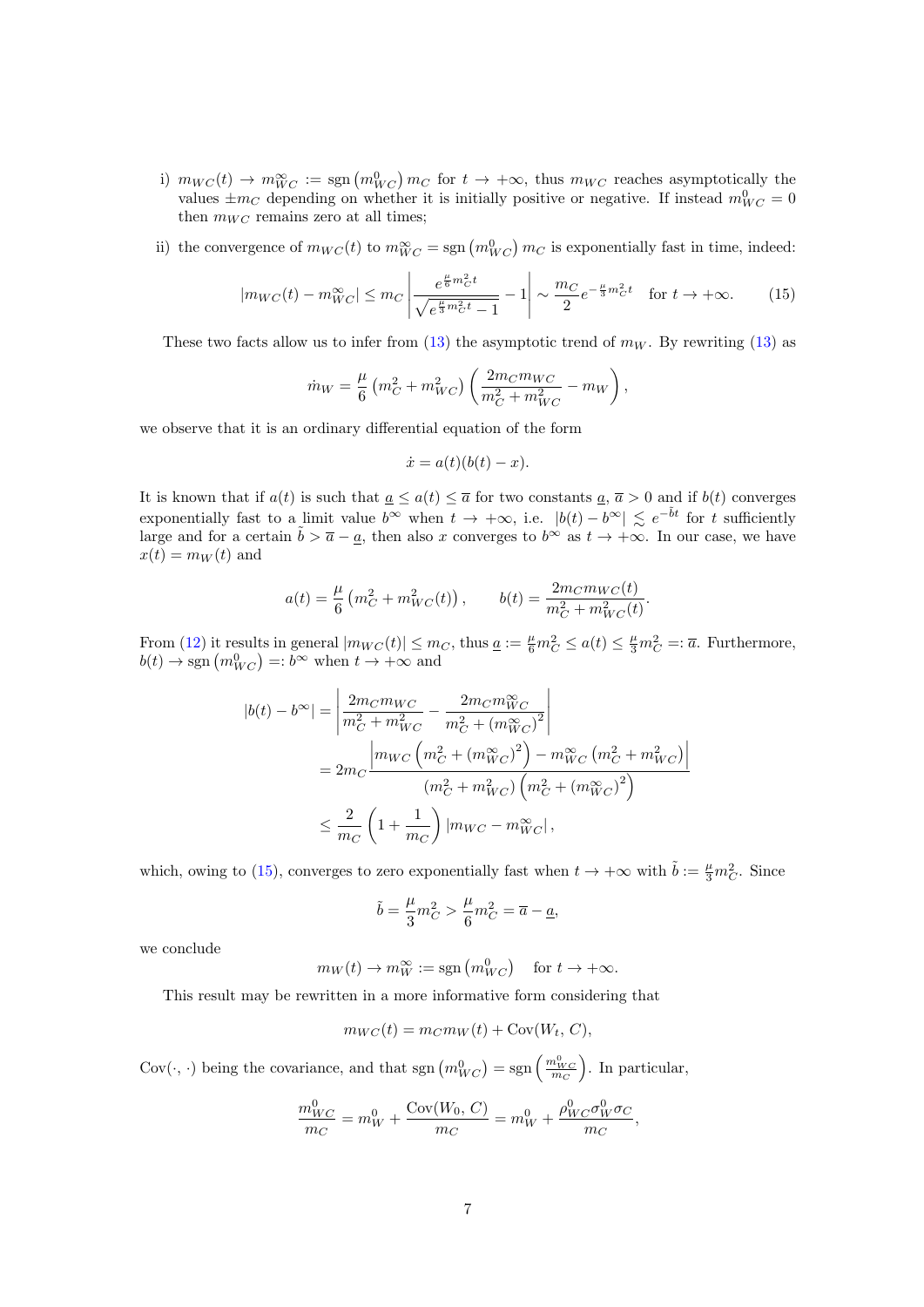where  $\rho_{WC}^0$  is the correlation coefficient between the random variables  $W_0$  and C and  $\sigma_W^0$ ,  $\sigma_C$  are their respective standard deviations. Observing furthermore that

$$
\sigma_W^0 = \sqrt{\int_{\{-1,1\}} w^2 h(w,0) \, dw - (m_W^0)^2} = \sqrt{\hat{p}(0) + \hat{q}(0) - (m_W^0)^2} = \sqrt{1 - (m_W^0)^2},
$$

where in the last passage we have recalled  $(3)$ , we conclude

$$
m_W^{\infty} = \text{sgn}\left(\frac{m_{WC}^0}{m_C}\right) = \text{sgn}\left(m_W^0 + \frac{\sigma_C}{m_C}\rho_{WC}^0\sqrt{1 - (m_W^0)^2}\right),\,
$$

hence, owing to  $(11)$ , there is polarisation switch if

$$
0 > \frac{m_W^{\infty}}{m_W^0} = \frac{1}{|m_W^0|} \operatorname{sgn}\left(1 + \frac{\sigma_C}{m_C} \rho_{WC}^0 \frac{\sqrt{1 - (m_W^0)^2}}{m_W^0}\right),
$$

namely if  $1 + \frac{\sigma_C}{m_C} \rho_{WC}^0$ √  $1-(m_W^0)^2$  $\frac{-(m_W^2)}{m_W^0}$  < 0 and finally

<span id="page-7-0"></span>
$$
\begin{cases}\n\rho_{WC}^0 < -\frac{m_C}{\sigma_C} \cdot \frac{m_W^0}{\sqrt{1 - (m_W^0)^2}} & \text{if } m_W^0 > 0 \\
\rho_{WC}^0 > -\frac{m_C}{\sigma_C} \cdot \frac{m_W^0}{\sqrt{1 - (m_W^0)^2}} & \text{if } m_W^0 < 0.\n\end{cases} \tag{16}
$$

The qualitative interpretation of this result is clear: in order for a polarisation switch to emerge in the social network, the initial correlation between opinions and connectivity must have a sign opposite to that of the initial mean opinion. Notice indeed that in [\(16\)](#page-7-0) it results  $\rho_{WC}^0 < 0$  when  $m_W^0 > 0$  and vice versa. This implies, in particular, that the most connected individuals, viz. the influencers in the jargon of social networks, should express initially an opinion opposite to the mean one.

The result [\(16\)](#page-7-0) establishes quantitatively the necessary minimum threshold of positive or negative initial correlation, showing that it depends on both aggregate characteristics of the network (the mean and standard deviation of the connectivity) and the initial mean opinion itself. Notice, in particular, that the more  $m_W^0$  is biased towards  $\pm 1$  the higher (in absolute value) such a threshold is, consistently with the intuitive idea that it is more difficult to produce a polarisation switch in the opinions of a strongly polarised society.

#### 3.2 The Ochrombel-type simplification

Repeating the same arguments as in Section [3.1](#page-5-3) for the particle model [\(6\)](#page-3-2), we obtain from the corresponding kinetic equation [\(9\)](#page-4-3) with  $\phi(w, c) = w$  the following evolution equation for the mean opinion:

$$
\dot{m}_W = \frac{\mu}{2} \left( m_{WC} - m_C m_W \right),
$$

which again requires some additional information on the evolution of the product moment  $m_{WC}$ . This may be obtained by plugging  $\phi(w, c) = wc$  into [\(9\)](#page-4-3), which, after some computations, yields

$$
\dot{m}_{WC} = 0.
$$

Hence in the Ochrombel-type simplification  $m_{WC}$  is constant in time, i.e.  $m_{WC}(t) = m_{WC}^0$  for all  $t > 0$ , which reduces the equation for  $m_W$  to

$$
\dot{m}_W = \frac{\mu}{2} \left( m_{WC}^0 - m_C m_W \right).
$$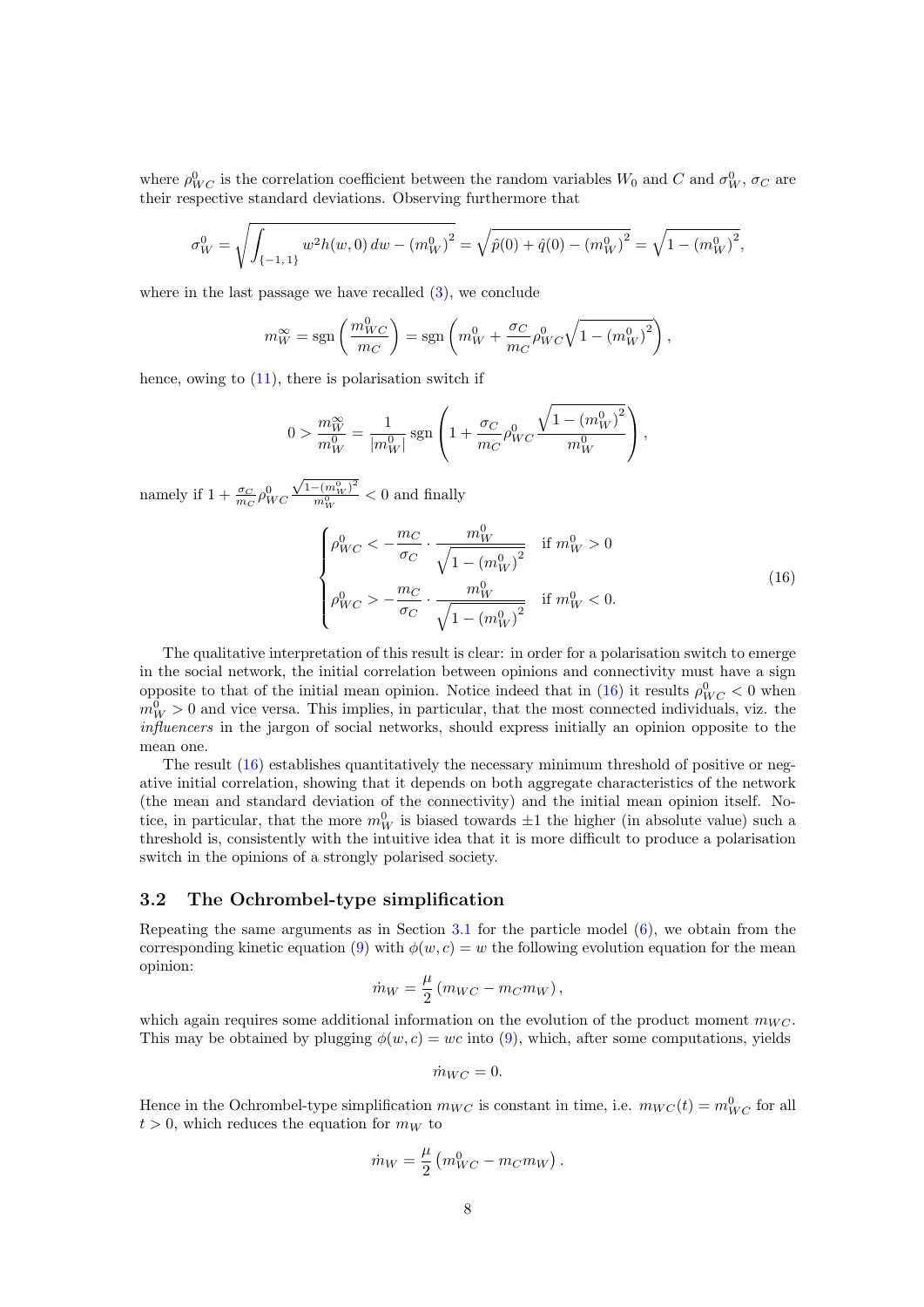The solution issuing from a given initial mean opinion  $m_W^0$  is easily found as

$$
m_W(t) = e^{-\frac{\mu}{2}mct}m_W^0 + \frac{m_{WC}^0}{m_C} \left(1 - e^{-\frac{\mu}{2}m_C t}\right),
$$
\n(17)

therefore

<span id="page-8-2"></span>
$$
m_W(t) \to m_W^{\infty} := \frac{m_{WC}^0}{m_C}
$$
 for  $t \to +\infty$ .

We observe that, apart from the sign function, this is the same quantity characterising the asymptotic mean opinion of the two-against-one model. Taking advantage of the computations performed in Section [3.1,](#page-5-3) we may therefore write condition [\(11\)](#page-5-2) for polarisation switch as

$$
0 > \frac{m_W^{\infty}}{m_W^0} = 1 + \frac{\sigma_C}{m_C} \rho_{WC}^0 \frac{\sqrt{1 - (m_W^0)^2}}{m_W^0},
$$

which yields again  $(16)$ . In conclusion, as far as the description of the emergence of polarisation switch is concerned the Ochrombel-type simplification [\(6\)](#page-3-2) retains all the essential features of the more elaborated two-against-one model [\(4\)](#page-3-1).

### <span id="page-8-0"></span>4 Additional considerations

#### 4.1 Asymptotic opinion distributions

The two-against-one model produces  $m_W^{\infty} = \text{sgn}(m_{WC}^0)$ , hence, independently of the polarisation switch, only three values are possible for the asymptotic mean opinion:  $m_W^{\infty} = -1, 0, 1$ . In particular, we observe that  $m_W^{\infty} = 0$  arises only if  $m_{WC}^0 = 0$  and that the latter is an unstable equilibrium of the product moment  $m_{WC}$ , cf. [\(14\)](#page-5-4). As a matter of fact, the relevant physically observable cases are therefore  $m_W^{\infty} = \pm 1$ , which identify a *consensus* in the social network with asymptotic opinion distribution

$$
h^{\infty}(w) = \delta(w \pm 1).
$$

Conversely, the Ochrombel-type simplification produces  $m_W^{\infty} = \frac{m_{WC}^0}{m_C} \in [-1, 1]$ , which need not imply an asymptotic consensus because  $m_W^{\infty}$  may be in principle any value in the interval [-1, 1]. A simple computation shows that the asymptotic variance  $\sigma_W^{2,\infty}$  of the opinion is

<span id="page-8-3"></span>
$$
\sigma_W^{2,\infty} = 1 - \frac{(m_{WC}^0)^2}{m_C^2}
$$

and that the asymptotic opinion distribution is in this case

$$
h^{\infty}(w) = \frac{1}{2} \left( 1 + \frac{m_{WC}^0}{m_C} \right) \delta(w - 1) + \frac{1}{2} \left( 1 - \frac{m_{WC}^0}{m_C} \right) \delta(w + 1).
$$
 (18)

All in all, the Ochrombel-type simplification produces a less sharp, thus probably more realistic, big picture of the possible asymptotic scenarios on the social network while retaining all the essential features characterising the polarisation switch.

### <span id="page-8-4"></span>4.2 Statistical independence

An intriguing simplification of the dynamics studied in Section [3](#page-4-0) is obtained by assuming statistical independence of the variables  $W_t$ , C, meaning that

<span id="page-8-1"></span>
$$
f(w, c, t) = g(c)h(w, t) \qquad \forall t \ge 0.
$$
\n
$$
(19)
$$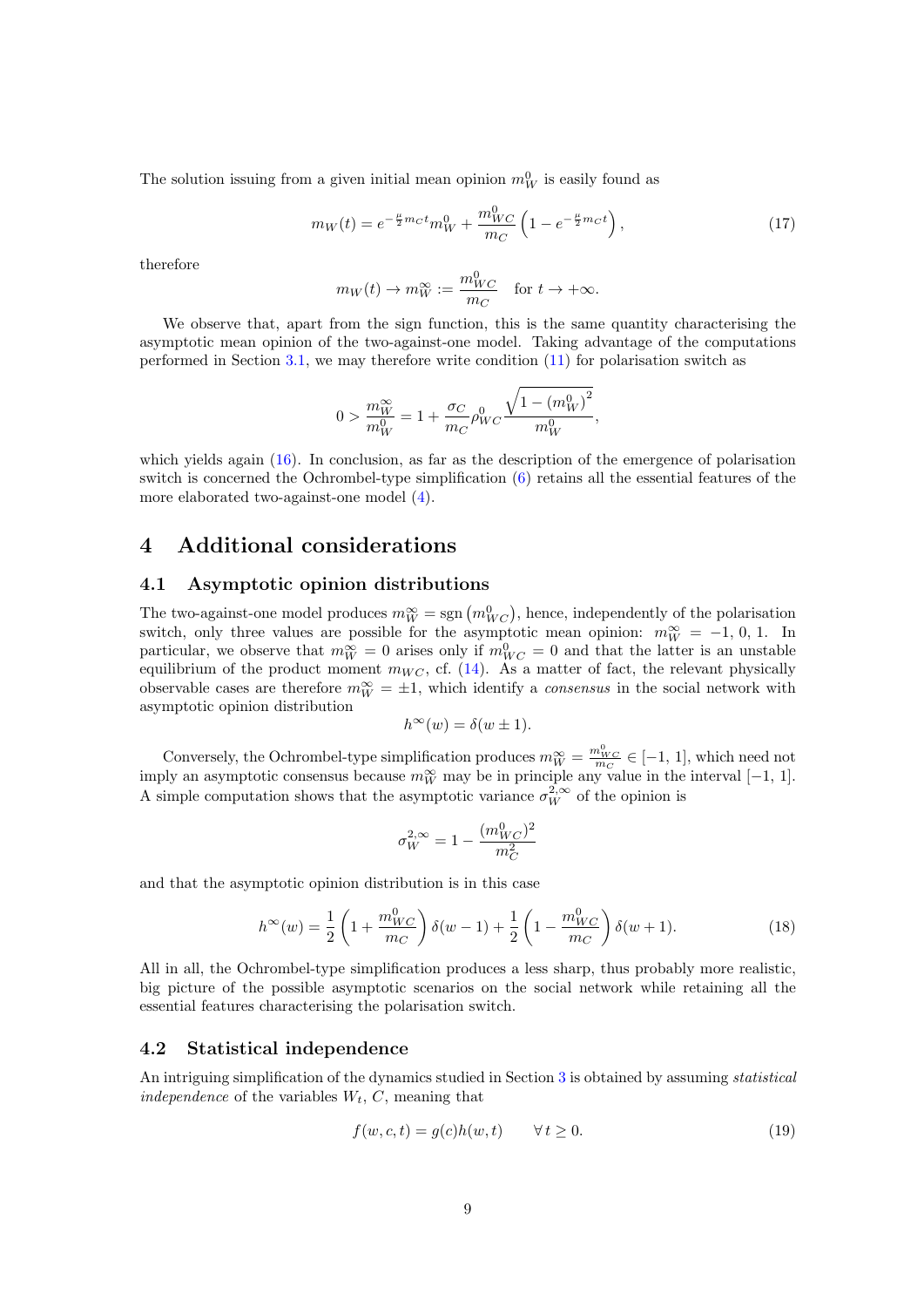Plugging this ansatz into [\(8\)](#page-4-1) and choosing the observable quantity of the form  $\phi(w, c)$  $\varphi(w)\psi(c)$  for arbitrary functions  $\varphi: \{-1, 1\} \to \mathbb{R}$  and  $\psi: \mathbb{R}_+ \to \mathbb{R}$ , we obtain that the Boltzmanntype equation of the two-against-one model reduces to

$$
\hat{p}'(t)\varphi(1) + \hat{q}'(t)\varphi(-1) = \frac{\mu}{3}m_C^2\hat{p}(t)\hat{q}(t)(\hat{p}(t) - \hat{q}(t))(\varphi(1) - \varphi(-1)).
$$

Recalling [\(3\)](#page-2-4) and invoking the arbitrariness of  $\varphi$  yields

$$
\hat{p}' = \frac{\mu}{3} m_C^2 \hat{p} (1 - \hat{p}) (2\hat{p} - 1),
$$

which admits the asymptotic states  $\hat{p}^{\infty} = 0$ , 1 (both stable) and  $\hat{p}^{\infty} = \frac{1}{2}$  (unstable). To them there correspond the stable asymptotic opinion distributions

$$
h^{\infty}(w) = \delta(w \pm 1)
$$

and the unstable one

$$
h^{\infty}(w) = \frac{1}{2}\delta(w - 1) + \frac{1}{2}\delta(w + 1),
$$

which confirm that the two-against-one model tends to give rise to consensus. Moreover, the evolution of the mean opinion  $m_W(t) = \hat{p}(t) - \hat{q}(t) = 2\hat{p}(t) - 1$  is ruled by

$$
\dot{m}_W = \frac{\mu}{6} m_C^2 \left( 1 - m_W^2 \right) m_W,
$$

which, solving by separation of variables, gives

$$
m_W(t) = \frac{m_W^0}{\sqrt{(m_W^0)^2 + \left(1 - \left(m_W^0\right)^2\right)e^{-\frac{\mu}{3}m_C^2 t}}}.
$$

In particular, it results  $m_W(t) \to m_W^{\infty} := \text{sgn}(m_W^0)$  as  $t \to +\infty$ , which shows that polarisation switch is instead never observed in this case because the asymptotic and initial mean opinions have always the same sign.

Plugging instead the ansatz [\(19\)](#page-8-1) into [\(9\)](#page-4-3) and letting again  $\phi(w, c) = \varphi(w)\psi(c)$  we find that the Boltzmann-type equation of the Ochrombel-type simplification reads

$$
\hat{p}'(t)\varphi(1) + \hat{q}'(t)\varphi(-1) = 0,
$$

i.e., for the arbitrariness of  $\varphi$ ,  $\hat{p}'(t) = \hat{q}'(t) = 0$ . Therefore, the kinetic distribution function f and in particular the opinion distribution  $h$  are constant in time. As a consequence, we neither observe polarisation switch nor, more in general, any modification of the statistical distribution of the opinions with respect to the initial condition.

These results are consistent with those found in [\[14\]](#page-14-18), where the two-against-one model and its Ochrombel-type simplification are addressed without social network, in particular by assuming that any individual may be equally reached and convinced by the opinion of any other individual regardless of the connectivity. In essence, these results show that, in the long run, the statistical independence between opinion and connectivity is equivalent to the absence of the social network. Moreover, they further stress the importance that the connectivity correlates with the expressed opinions to observe interesting aggregate dynamics including polarisation switch.

### <span id="page-9-0"></span>5 Comparison with numerical simulations

In this section, we solve numerically the stochastic particle models  $(4)-(5)$  $(4)-(5)$  and  $(6)-(7)$  $(6)-(7)$  by means of a classical Monte Carlo algorithm, cf. e.g., [\[26\]](#page-14-6), and compare the outcomes of the simulations with the theoretical predictions obtained from the kinetic equations. Our numerical tests do not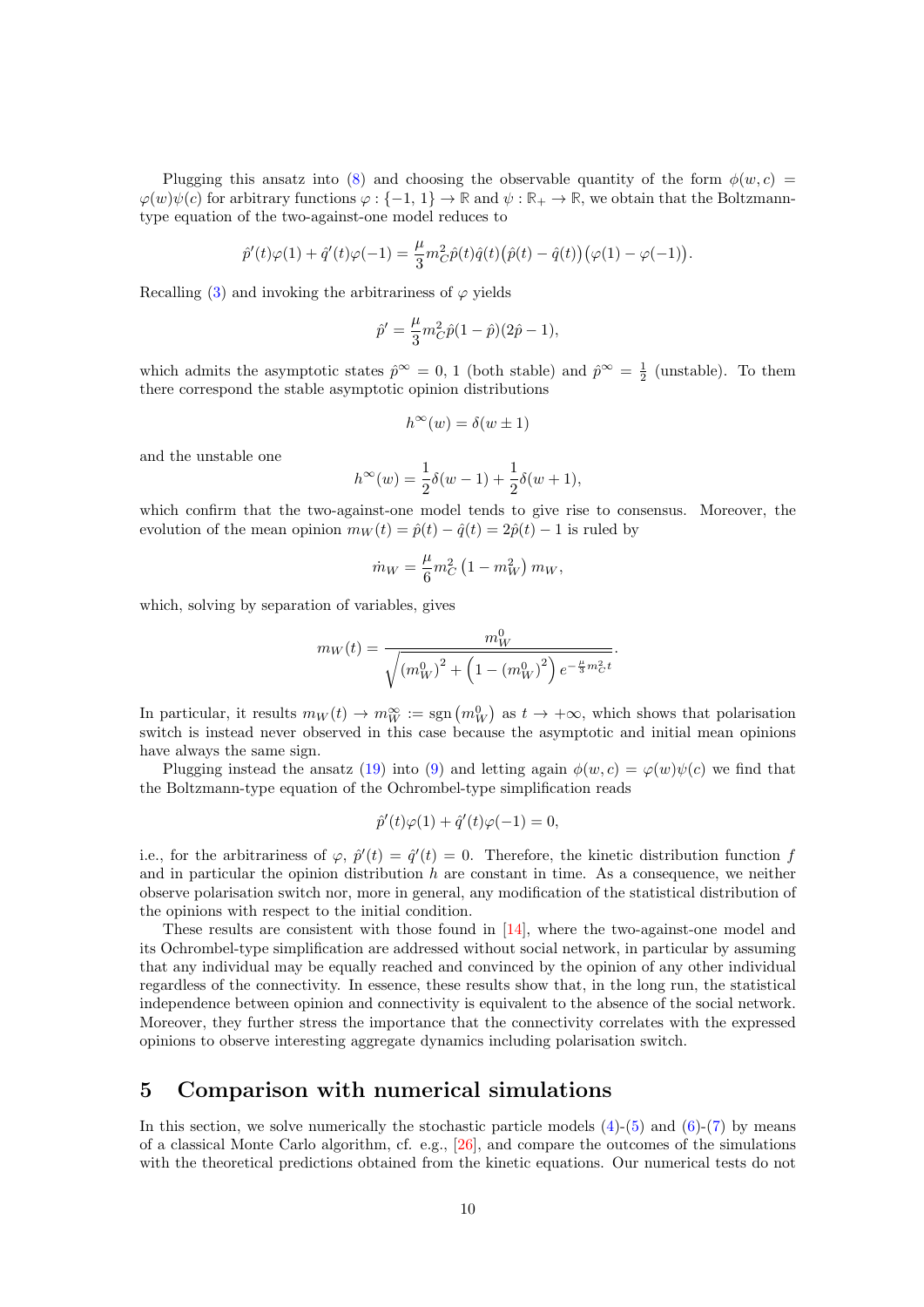Table 1: Parameters used in the numerical tests of Section [5](#page-9-0)

| meter<br>$\Omega$                      |  |  |  |
|----------------------------------------|--|--|--|
| $\mathbf{v}$ $\mathbf{v}$ $\mathbf{v}$ |  |  |  |

<span id="page-10-1"></span>only provide further insights into the application considered in this paper but constitute also a genuine microscopic validation of the aggregate analytical results.

As initial condition, we consider in both cases a joint opinion-connectivity probability distribution of the form

<span id="page-10-0"></span>
$$
f^{0}(w,c) = \lambda K_{\alpha_{p},\beta_{p}}(c)\delta(w-1) + (1-\lambda)K_{\alpha_{q},\beta_{q}}(c)\delta(w+1),
$$
\n(20)

where: i)  $\lambda \in [0, 1]$  is the percentage of individuals expressing initially the opinion  $w = 1$ ; ii)  $1-\lambda \in [0, 1]$  is the percentage of individuals expressing initially the opinion  $w = -1$ ; iii)  $K_{\alpha\beta}(c)$ is a two-parameter probability density function modelling the connectivity distribution of the former individuals for  $\alpha = \alpha_p$ ,  $\beta = \beta_p$  and of the latter individuals for  $\alpha = \alpha_q$ ,  $\beta = \beta_q$ .

Following the literature, according to which many large networks feature a power-law distri-bution of the connectivity, cf. e.g., [\[5\]](#page-13-1), we choose  $K_{\alpha,\beta}$  to be an inverse-gamma distribution:

$$
K_{\alpha,\beta}(c) = \frac{\beta^{\alpha}}{\Gamma(\alpha)} \cdot \frac{e^{-\frac{\beta}{c}}}{c^{1+\alpha}}
$$

with  $\alpha$ ,  $\beta > 0$  the shape and scale parameters, respectively. Notice that  $K_{\alpha,\beta}(c) \sim \frac{\beta^{\alpha}}{\Gamma(\alpha)}$  $\frac{\beta^{\alpha}}{\Gamma(\alpha)}c^{-(1+\alpha)}$  for  $c \to +\infty$ , thus for c large the decay to zero obeys a power law with exponent  $1+\alpha$ . We may argue that the parameter  $\alpha$  plays here the role of a *Pareto index* [\[15\]](#page-14-19) measuring the heaviness of the tail of  $K_{\alpha,\beta}$ : the lower  $\alpha$  the heavier the tail, meaning that users with a high number of contacts are more frequent in the social network. In our application, these users represent the influencers.

From [\(20\)](#page-10-0) we deduce that the initial opinion distribution is

$$
h^{0}(w) = \lambda \delta(w - 1) + (1 - \lambda)\delta(w + 1),
$$

i.e. Prob $(W_0 = 1) = \lambda$ , Prob $(W_0 = -1) = 1 - \lambda$  consistently with the meaning of  $\lambda$  introduced above. We also deduce that

$$
p^{0}(c) = \lambda K_{\alpha_p, \beta_p}(c), \qquad q^{0}(c) = (1 - \lambda) K_{\alpha_q, \beta_q}(c),
$$

hence that

$$
g(c) = \lambda K_{\alpha_p, \beta_p}(c) + (1 - \lambda)K_{\alpha_q, \beta_q}(c).
$$

Notice that if  $\alpha_p \neq \alpha_q$  or  $\beta_p \neq \beta_q$  the kinetic distribution function  $f^0$  is not the product of g and  $h^0$ , thus the opinion and the connectivity are not statistically independent.

In our numerical tests we fix the parameters listed in Table [1.](#page-10-1) They imply that 70% of the users of the social network expresses initially the opinion  $w = 1$ , which becomes the dominant one, with  $m_W^0 = 0.4 > 0$  and  $\sigma_W^0 \approx 0.9$ . The mean connectivity of the individuals expressing initially the dominant opinion is

$$
m_{C,p} = \frac{1}{\lambda} \int_{\mathbb{R}_+} cp^0(c) \, dc = \int_{\mathbb{R}_+} cK_{5,300}(c) \, dc = 75,
$$

while that of the individuals expressing initially the opinion  $w = -1$  is

$$
m_{C,q} = \frac{1}{1 - \lambda} \int_{\mathbb{R}_+} cq^0(c) \, dc = \int_{\mathbb{R}_+} cK_{\alpha_q,300}(c) \, dc = \frac{300}{\alpha_q - 1} \qquad \text{(for } \alpha_q > 1\text{)}
$$

from the known formulas of the statistical moments of an inverse-gamma distribution. Furthermore, the global mean connectivity on the social network is

$$
m_C = \int_{\mathbb{R}_+} cg(c) \, dc = \lambda m_{C,p} + (1 - \lambda) m_{C,q} = \frac{15}{2} \cdot \frac{7\alpha_q + 5}{\alpha_q - 1} \qquad \text{(for } \alpha_q > 1\text{)}
$$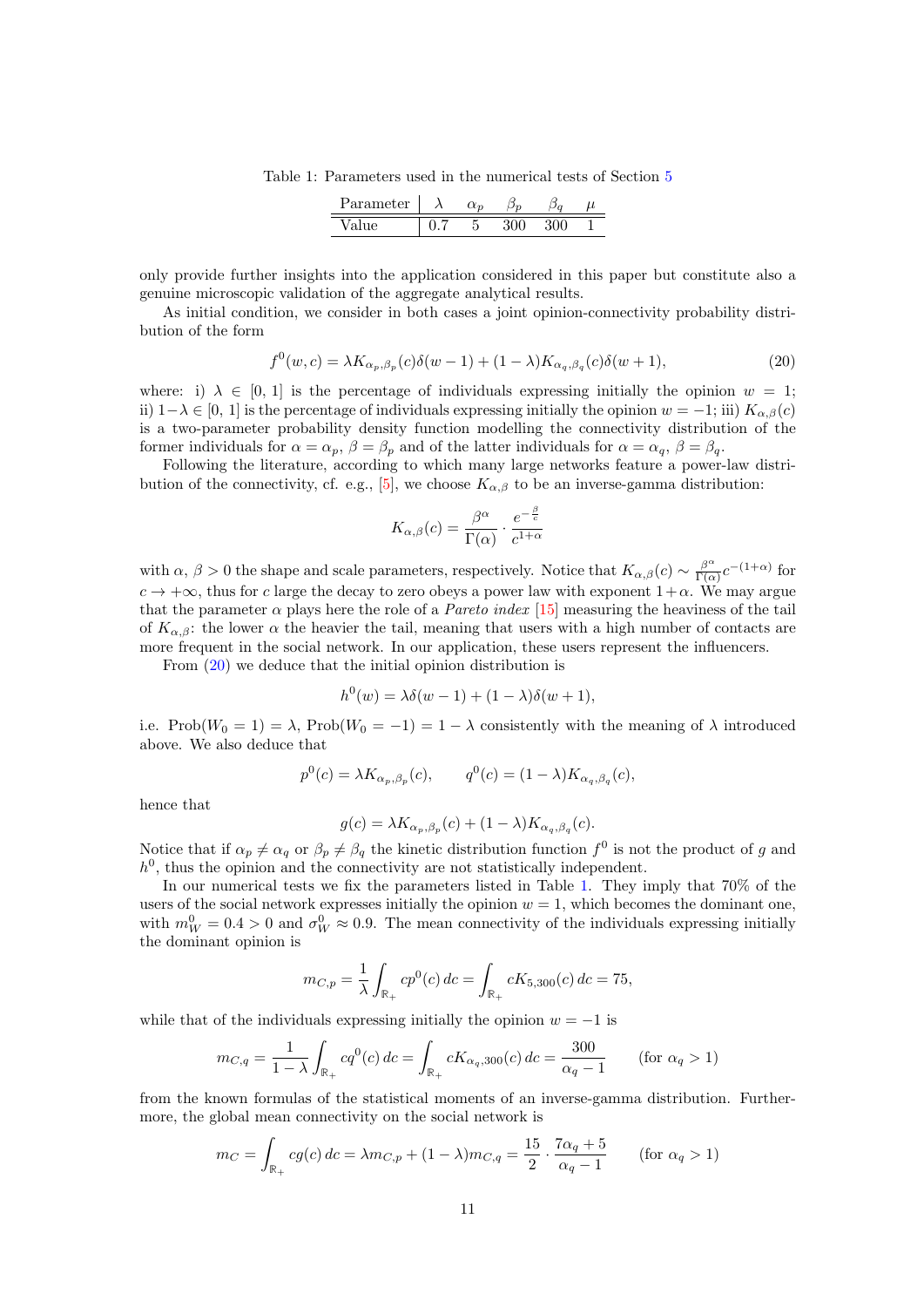with standard deviation

$$
\sigma_C = \sqrt{\int_{\mathbb{R}_+} c^2 g(c) \, dc - m_C^2} = \sqrt{\lambda \sigma_{C,p}^2 + (1 - \lambda) \sigma_{C,q}^2 + \lambda (1 - \lambda) (m_{C,p} - m_{C,q})^2}
$$

and

$$
\sigma_{C,p}^2 = 1875, \qquad \sigma_{C,q}^2 = \frac{9 \cdot 10^4}{(\alpha_q - 1)^2 (\alpha_q - 2)} \quad \text{(for } \alpha_q > 2\text{)}
$$

again from the formulas of the moments of an inverse-gamma distribution.

We test two scenarios corresponding to the values  $\alpha_q = 3.75$  and  $\alpha_q = 2.25$ :

i) For  $\alpha_q = 3.75$  we obtain  $m_{C,q} \approx 109.1$ ,  $m_C \approx 85.2$  and  $\sigma_C \approx 60$  with an initial correlation between opinion and connectivity of

$$
\rho_{WC}^0 = \frac{\text{Cov}(W_0, C)}{\sigma_C \sigma_W^0} = \frac{m_{WC}^0 - m_C m_W^0}{\sigma_C \sigma_W^0} = \frac{\lambda m_{C,p} - (1 - \lambda) m_{C,q} - m_C m_W^0}{\sigma_C \sigma_W^0} \approx -0.27
$$

Since  $m_W^0 > 0$ , from the first condition in [\(16\)](#page-7-0) we discover that the emergence of polarisation switch would require  $\rho_{WC}^0 \approx -0.27 < -\frac{m_C}{\sigma_C} \cdot \frac{m_W^0}{\sqrt{1-(m\sigma_U)}}$  $\frac{m_W}{1-(m_W^0)^2} \approx -0.62$ , which is clearly violated. Therefore, in this case we do not observe polarisation switch either in the two-against-one model, cf. Figure [1a](#page-12-0), or in the Ochrombel-type simplification, cf. Figure [1b](#page-12-0). The reason is that the Pareto index  $\alpha_q$  is not small enough to guarantee a sufficient presence of influencers among the individuals expressing initially the opinion  $w = -1$  opposite to the dominant one. This is further stressed by the mean connectivity  $m_{C,q}$  of the latter, which is only slightly greater than that of the individuals expressing initially the dominant opinion  $w = 1$ . Notice however that in the two-against-one model we observe in any case the emergence of a consensus on the initially dominant opinion, cf. Figure [1a](#page-12-0);

ii) For  $\alpha_q = 2.25$  we obtain  $m_{C,q} = 240$ ,  $m_C = 124.5$  and  $\sigma_C \approx 276$ , whence  $\rho_{WC}^0 \approx -0.28$ . This time the first condition in [\(16\)](#page-7-0) is fulfilled, indeed  $\rho_{WC}^0 \approx -0.28 < -\frac{m_C}{\sigma_C} \cdot \frac{m_W^0}{\sqrt{1-(m\sigma_U)^2}}$  $\frac{m_W^2}{1-(m_W^0)^2} \approx -0.2.$ Therefore, we observe polarisation switch in both the two-against-one model (together with emergence of consensus), cf. Figure [1a](#page-12-0), and its Ochrombel-type simplification (without emergence of consensus), cf. Figure [1b](#page-12-0). A suitable reduction of the Pareto index  $\alpha_q$  has made the tail of the connectivity distribution  $K_{\alpha_q,\beta_q}$  heavy enough to produce a sufficient number of influencers expressing initially the opinion opposite to the dominant one. This is also confirmed by the mean connectivity  $m_{C,q}$ , which in this case is consistently larger than  $m_{C,p}$ .

Figure [1](#page-12-0) shows the time trend of the mean opinion  $m_W$  of the two-against-one model (panel a) and of the Ochrombel-type simplification (panel b) in the two cases discussed above. Solid lines are the graphs of the functions  $t \mapsto m_W(t)$  obtained from the kinetic description. Those in panel a are obtained from the numerical solution of [\(13\)](#page-5-0) by means of a fourth-order Runge-Kutta method while those in panel b are plotted out of the analytical expression [\(17\)](#page-8-2). Markers indicate instead the means of the Monte Carlo solutions of the corresponding stochastic particle models [\(4\)](#page-3-1)-[\(5\)](#page-3-0) and  $(6)-(7)$  $(6)-(7)$  with initial conditions sampled from the distribution  $(20)$ .

Figure [2](#page-12-1) shows instead the asymptotic opinion distribution  $h^{\infty}$  emerging in the Ochrombeltype simplification. Histogram bars are computed out of the Monte Carlo solution of the stochastic particle model. Markers indicate instead the values predicted by the theory, cf. [\(18\)](#page-8-3).

### <span id="page-11-0"></span>6 Conclusions

In this paper, we have proposed a strategy to study opinion formation on social networks, in particular the emergence of polarisation switch, which takes advantage of a statistical description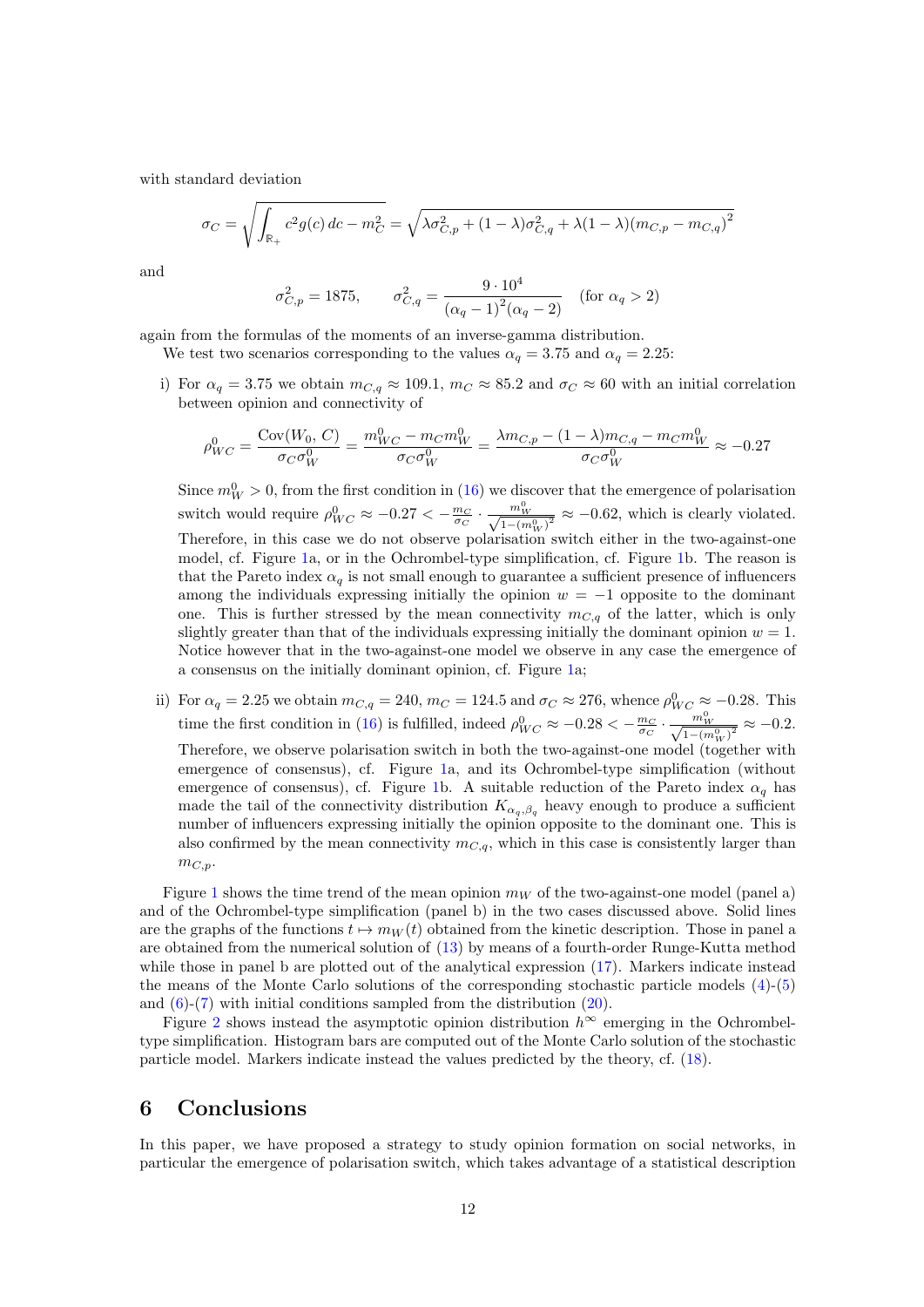<span id="page-12-0"></span>

<span id="page-12-1"></span>Figure 1: Time trend of the mean opinion in: (a) the two-against-one model; (b) the Ochrombel simplification for the values of the parameters in Table [1.](#page-10-1) Markers are the means of the Monte Carlo solutions of the stochastic particle models; solid lines are the solutions of the differential equations for  $m_W$  obtained from the kinetic description.



Figure 2: Asymptotic opinion distribution of the Ochrombel simplification for the values of the parameters discussed in the text. Histogram bars are the Monte Carlo solutions of the stochastic particle models whereas markers are the theoretical values obtained from the kinetic description.

of the network embedded into a kinetic description of the opinion dynamics of social network users. Unlike other approaches, this has allowed us to address very general connectivity distributions not confined to the cases of complete graphs or regular lattices. Our main idea consists in assuming that the connectivity of a user determines the probability that their opinion reaches and influences the opinion of another user. This gives rise to non-Maxwellian kinetic equations for the joint opinionconnectivity distribution, in which the non-constant collision kernel depends on the connectivity. We have focused our analysis on simple opinion exchange rules in a discrete setting inspired by the celebrated Sznajd model [\[30\]](#page-14-8) and its simplification proposed by Ochrombel [\[25\]](#page-14-17). Moreover, we have assumed a specific dependence of the interaction probability on the connectivity of the individuals. Interesting developments may address more general opinion exchange models, possibly in a continuous setting taking into account both consensus and dissent among the individuals [\[20,](#page-14-20) [33\]](#page-15-3), and a sufficiently generic dependence of the interaction probability, hence of the collision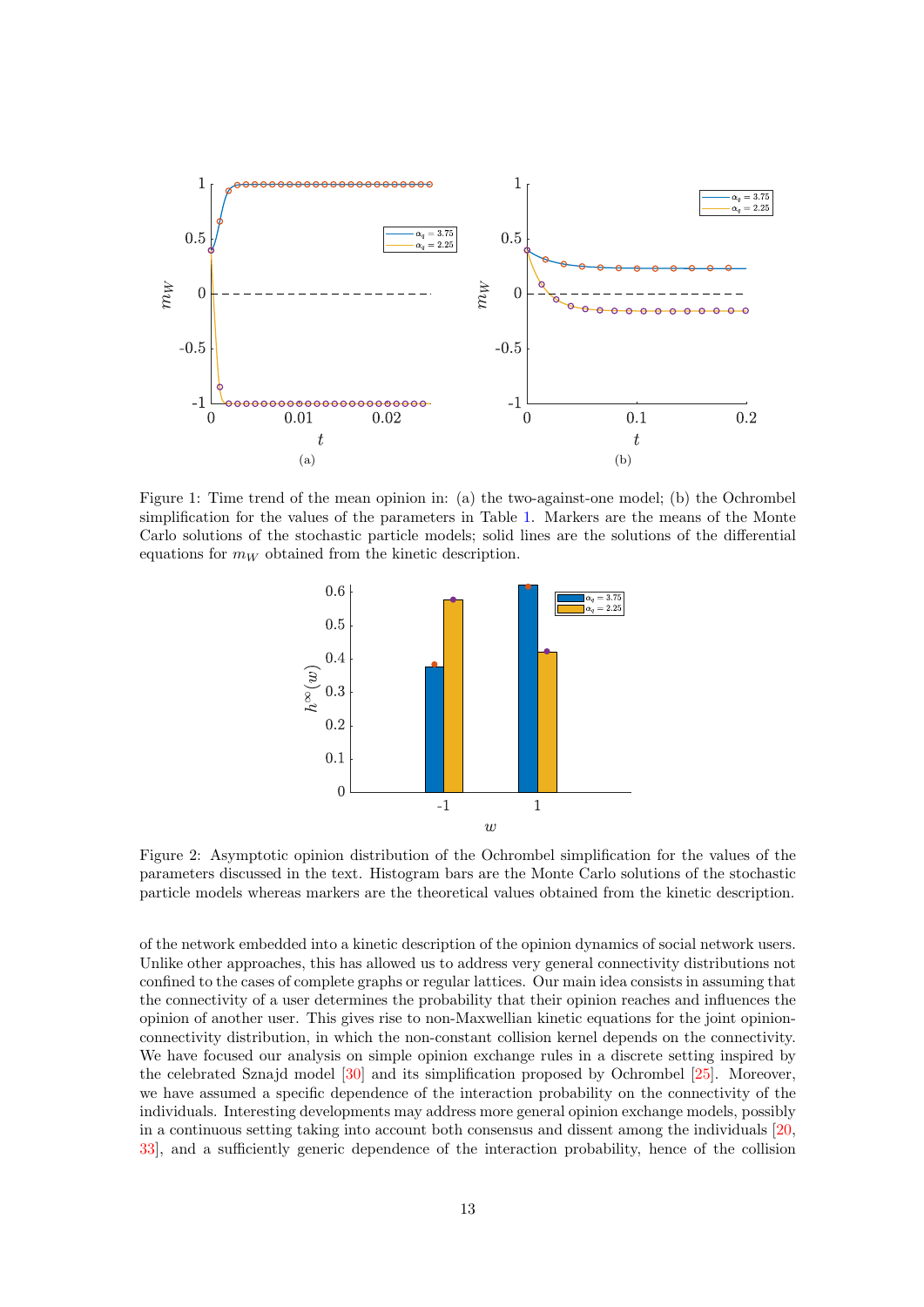kernel, on the connectivity of the social network users.

We stress that a polarisation switch is different from a phase transition, also frequently studied in opinion dynamics, in that it allows for a change of sign of the mean opinion usually not observed in opinion models inspired by the Sznajd one. In our model,  $m_W = 0$  is in general not an equilibrium value of the mean opinion unless  $m_{WC} \equiv 0$ , which explains why in general the state  $m_W = 0$  can be crossed in time towards an asymptotic sign of  $m_W$  opposite to the initial one. In particular, from the evolution equations of  $m_W$  reported in Section [3](#page-4-0) and from the further considerations proposed in Section [4.2,](#page-8-4) it is clear that the presence of a social network featuring a non-zero correlation between the opinion and the connectivity of the users plays a crucial role in the possible appearance of a polarisation switch.

### Acknowledgements

This research was partially supported by the Italian Ministry for Education, University and Research (MIUR) through the "Dipartimenti di Eccellenza" Programme (2018-2022), Department of Mathematical Sciences "G. L. Lagrange", Politecnico di Torino (CUP: E11G18000350001).

NL's postdoctoral fellowship is funded by INdAM (Istituto Nazionale di Alta Matematica "F. Severi", Italy).

NL and AT are members of GNFM (Gruppo Nazionale per la Fisica Matematica) of INdAM, Italy.

### References

- <span id="page-13-3"></span>[1] D. Acemoglu and A. Ozdaglar. Opinion dynamics and learning in social networks. Dyn. Games Appl., 1(1):3–49, 2010.
- <span id="page-13-0"></span>[2] R. Albert and A.-L. Barabási. Statistical mechanics of complex networks. Rev. Modern Phys., 74(1):1–47, 2002.
- <span id="page-13-4"></span>[3] G. Albi, L. Pareschi, and M. Zanella. Opinion dynamics over complex networks: kinetic modelling and numerical methods. Kinet. Relat. Models, 10(1):1–32, 2017.
- <span id="page-13-7"></span>[4] G. Aletti, G. Naldi, and G. Toscani. First-order continuous models of opinion formation. SIAM J. Appl. Math., 67(3):837–853, 2007.
- <span id="page-13-1"></span>[5] A.-L. Barabási and R. Albert. Emergence of scaling in random networks. Science, 286(5439):509–512, 1999.
- <span id="page-13-2"></span>[6] A.-L. Barabási, R. Albert, and H. Jeong. Mean-field theory for scale-free random networks. Phys. A, 272(1-2):73–187, 1999.
- <span id="page-13-5"></span>[7] M. L. Bertotti and G. Modanese. Discretized kinetic theory on scale-free networks. Eur. Phys. J. Special Topics, 225(10):1879–1891, 2016.
- <span id="page-13-9"></span>[8] A. V. Bobylev, C. Cercignani, and I. Gamba. On the self-similar asymptotics for generalized nonlinear kinetic Maxwell models. Comm. Math. Phys., 291(3):599–644, 2009.
- <span id="page-13-8"></span>[9] L. Boudin and F. Salvarani. Modelling opinion formation by means of kinetic equations. In G. Naldi, L. Pareschi, and G. Toscani, editors, Mathematical Modeling of Collective Behavior in Socio-Economic and Life Sciences, Modeling and Simulation in Science, Engineering and Technology, pages 245–270. Birkhäuser, Boston, 2010.
- <span id="page-13-6"></span>[10] M. Burger. Network structured kinetic models of social interactions. Vietnam J. Math., 2021. doi:10.1007/s10013-021-00505-8.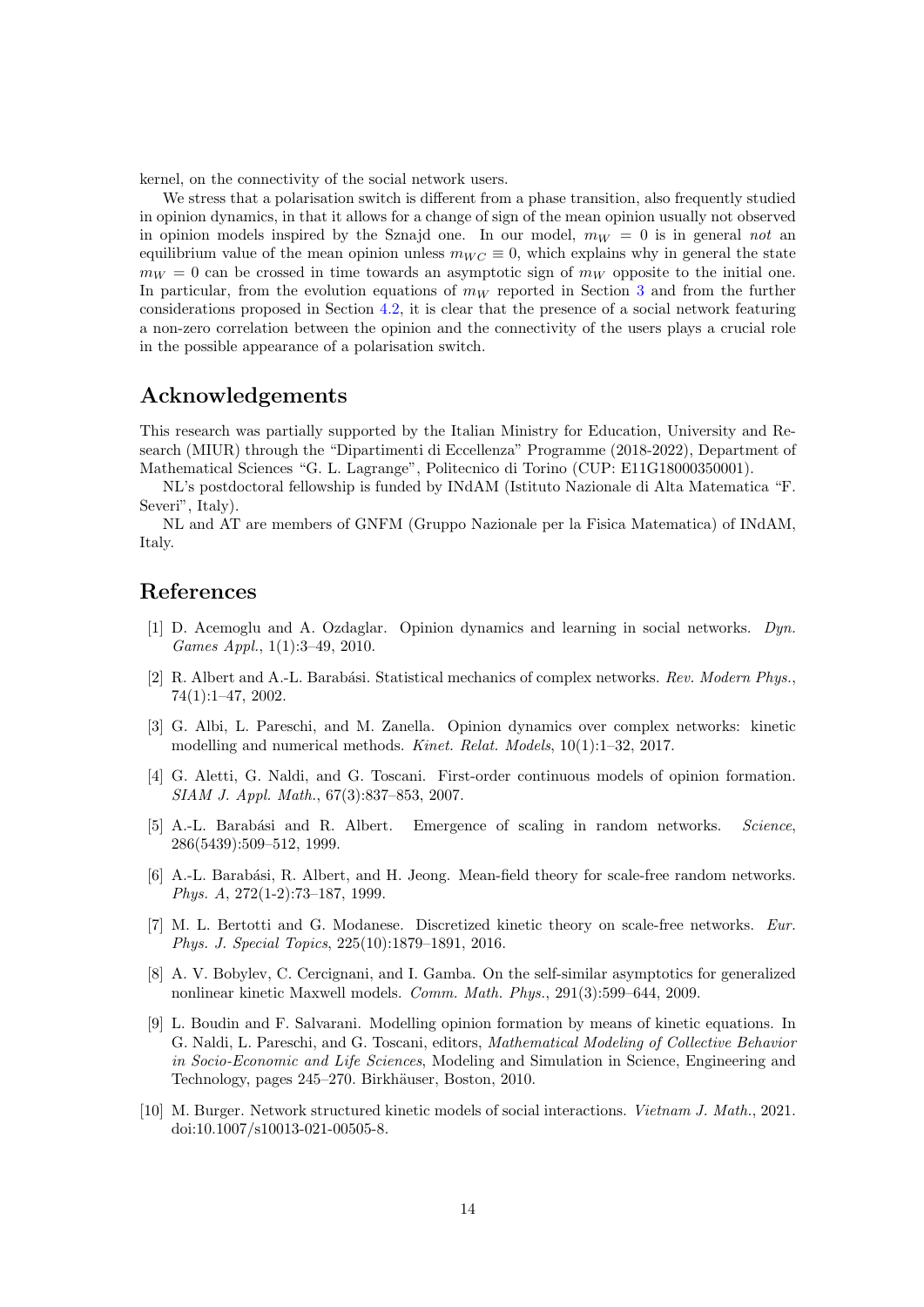- <span id="page-14-11"></span>[11] M. Calvelli, N. Crokidakis, and T. J. P. Penna. Phase transitions and universality in the sznajd model with anticonformity. Phys. A, 513:518–523, 2019.
- <span id="page-14-3"></span>[12] M. Caponigro, A. C. Lai, and B. Piccoli. A nonlinear model of opinion formation on the sphere. Discrete Contin. Dyn. Syst., 35(9):4241–4268, 2015.
- <span id="page-14-15"></span>[13] A. Clauset, C. R. Shalizi, and M. E. J. Newman. Power-law distributions in empirical data. SIAM Rev., 51(4):661–703, 2009.
- <span id="page-14-18"></span>[14] M. Fraia and A. Tosin. The Boltzmann legacy revisited: kinetic models of social interactions. Mat. Cult. Soc. Riv. Unione Mat. Ital. (I), 5(2):93–109, 2020.
- <span id="page-14-19"></span>[15] S. Gualandi and G. Toscani. Pareto tails in socio-economic phenomena: a kinetic description. Economics, 12(2018-31):1–17, 2018.
- <span id="page-14-7"></span>[16] R. Hegselmann and U. Krause. Opinion dynamics and bounded confidence: Models, analysis, and simulation. J. Artif. Soc. Soc. Simulat., 5(3):1–33, 2002.
- <span id="page-14-10"></span>[17] E. Ising. Beitrag zur Theorie des Ferromagnetismus. Z. Physik, 31:253–258, 1925.
- <span id="page-14-1"></span>[18] N. Lanchier. Rigorous proof of the Boltzmann-Gibbs distribution of money on connected graphs. J. Stat. Phys., 167(1):160–172, 2017.
- <span id="page-14-2"></span>[19] N. Lanchier and S. Reed. Rigorous results for the distribution of money on connected graphs. J. Stat. Phys., 171(4):727–743, 2018.
- <span id="page-14-20"></span>[20] N. Loy and A. Tosin. Markov jump processes and collision-like models in the kinetic description of multi-agent systems. Commun. Math. Sci., 18(6):1539–1568, 2020.
- <span id="page-14-4"></span>[21] N. Loy and A. Tosin. Boltzmann-type equations for multi-agent systems with label switching. Kinet. Relat. Models, 2021. doi:10.3934/krm.2021027.
- <span id="page-14-5"></span>[22] N. Loy and A. Tosin. A viral load-based model for epidemic spread on spatial networks. Math. Biosci. Eng., 18(5):5635–5663, 2021.
- <span id="page-14-12"></span>[23] R. Muslim, R. Anugraha, S. Sholihun, and M. F. Rosyid. Phase transition of the Sznajd model with anticonformity for two different agent configurations. *Int. J. Mod. Phys. C*, 31(4), 2020.
- <span id="page-14-0"></span>[24] M. E. J. Newman, D. J. Watts, and S. H. Strogatz. Random graph models of social networks. Proc. Natl. Acad. Sci. USA, 99(suppl 1):2566–2572, 2002.
- <span id="page-14-17"></span>[25] R. Ochrombel. Simulation of Sznajd sociophysics model with convincing single opinions. Internat. J. Modern Phys. C, 12(7):1091, 2001.
- <span id="page-14-6"></span>[26] L. Pareschi and G. Toscani. Interacting Multiagent Systems: Kinetic equations and Monte Carlo methods. Oxford University Press, 2013.
- <span id="page-14-13"></span>[27] L. Sabatelli and P. Richmond. Phase transitions, memory and frustration in a Sznajd-like model with synchronous updating. Int. J. Mod. Phys. C, 14(9):1223–1229, 2003.
- <span id="page-14-14"></span>[28] F. Slanina and H. Lavička. Analytical results for the Sznajd model of opinion formation. Eur. Phys. J. B, 35:279–288, 2003.
- <span id="page-14-16"></span>[29] D. Stauffer, A. O. Sousa, and S. Moss de Oliveira. Generalization to square lattice of Sznajd sociophysics model. Int. J. Mod. Phys. C, 11(6):1239–1245, 2000.
- <span id="page-14-8"></span>[30] K. Sznajd-Weron and J. Sznajd. Opinion evolution in closed community. Internat. J. Modern Phys. C, 11(6):1157–1165, 2000.
- <span id="page-14-9"></span>[31] K. Sznajd-Weron, J. Sznajd, and T. Weron. A review on the Sznajd model – 20 years after. Phys. A, 565(1):125537/1–12, 2021.